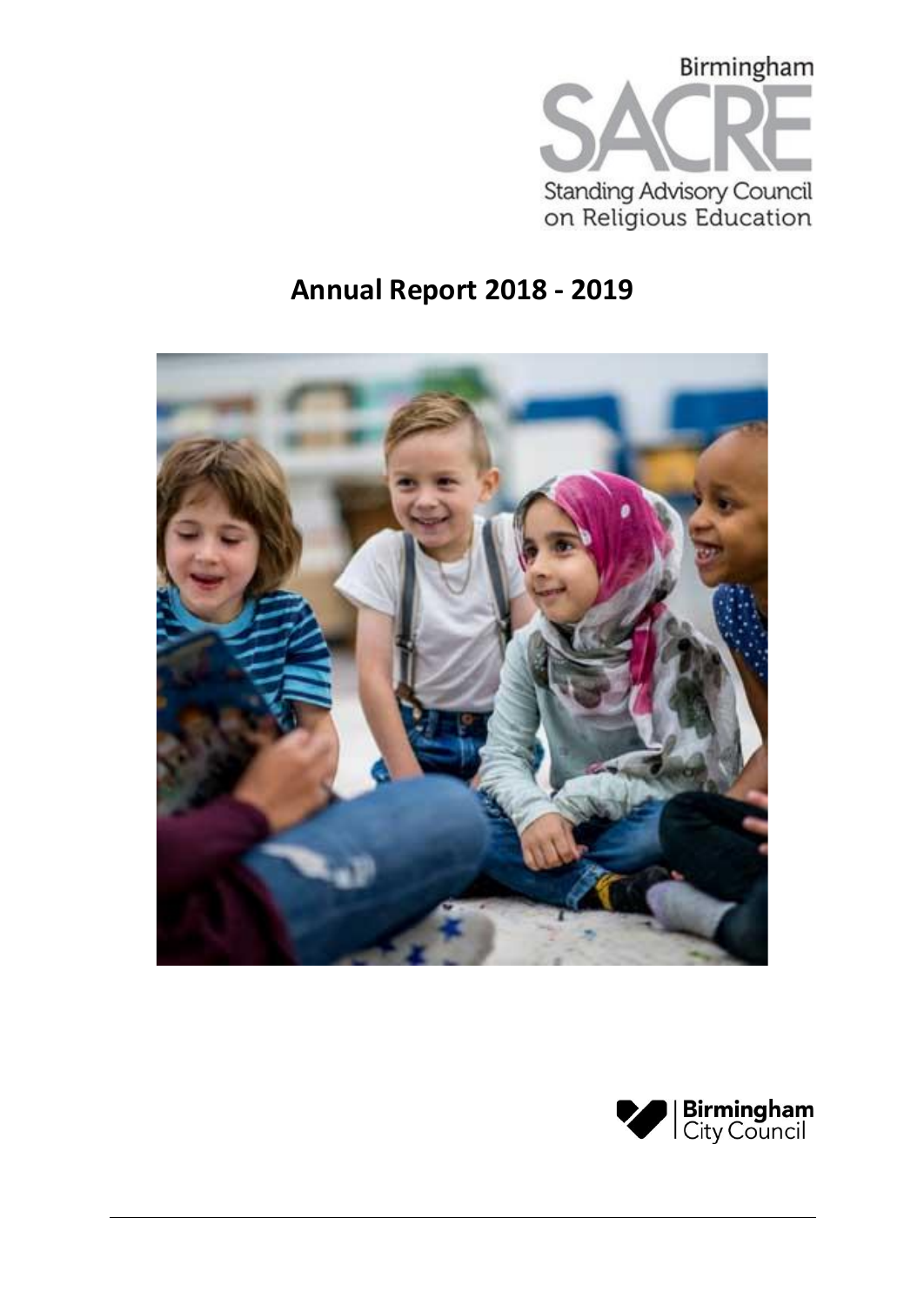# **Contents Page**

| $\bullet$ | Introduction                                                    | 3  |
|-----------|-----------------------------------------------------------------|----|
| $\bullet$ | Meetings                                                        | 4  |
| $\bullet$ | The Statutory Role and Responsibilities of SACRE                | 5  |
| $\bullet$ | Developments                                                    | 6  |
| $\bullet$ | <b>Matters Concerning Religious Adherence</b>                   |    |
| $\bullet$ | Exam Results                                                    | 8  |
| $\bullet$ | Resources Supporting Religious Education and Collective Worship | 9  |
| $\bullet$ | Determinations for Collective Worship                           | 11 |
| $\bullet$ | <b>SACRE Membership Appointments From 2018</b>                  | 12 |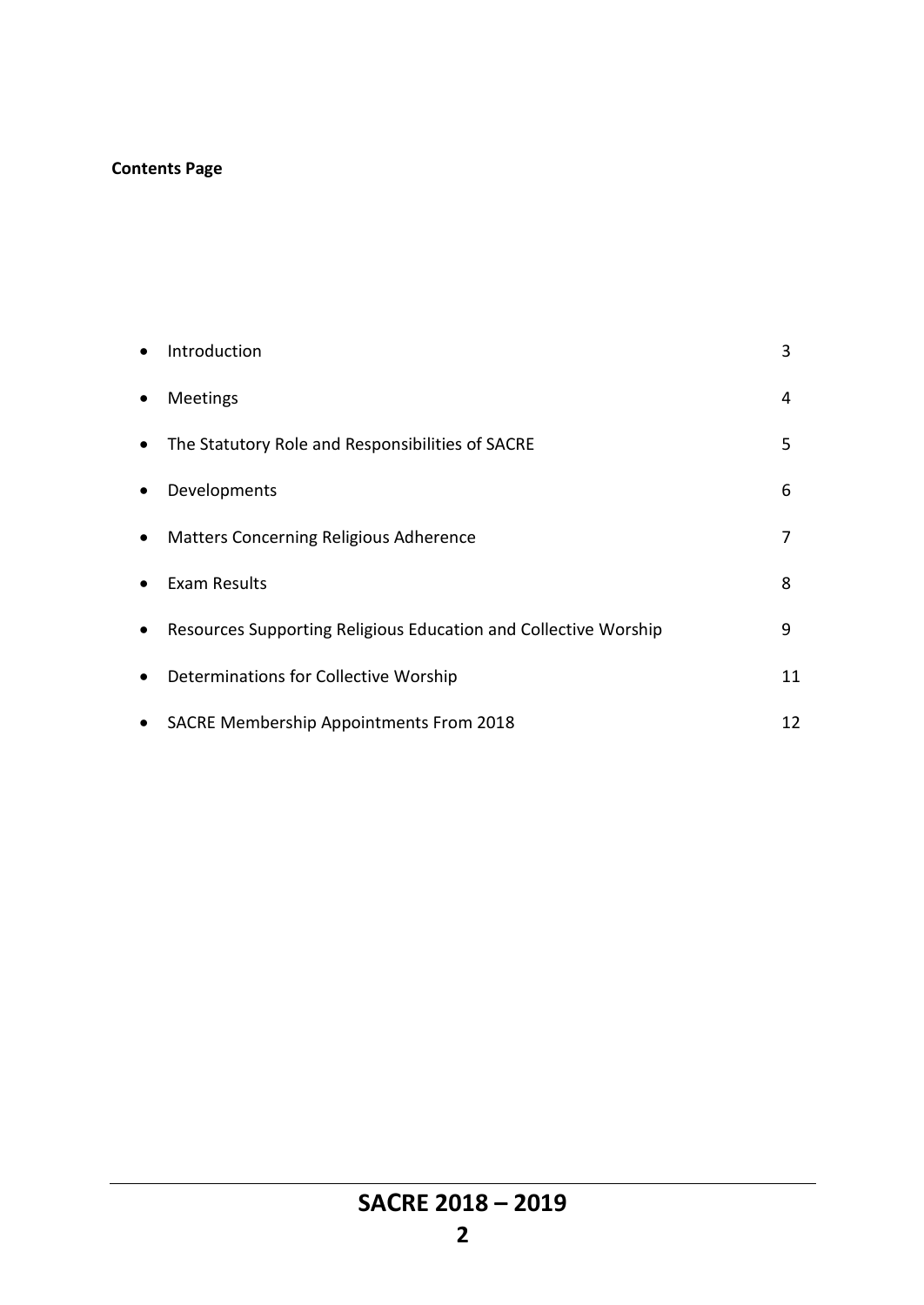#### **Introduction**

During this year Birmingham SACRE has continued with its statutory duty to advise the local authority on Religious Education and Collective Worship. In addition, the Agreed Syllabus Conference (ASC) convened in 2017 continues its work of Reviewing the Agreed Syllabus for Religious Education. The syllabus will take account of national and local developments that have arisen since the last Agreed Syllabus Conference.

As ever our thanks go to the members of the Agreed Syllabus Conference for their commitment and for their generosity in voluntarily giving so much of their time to the work of SACRE. Our thanks also go to Birmingham City Council for providing the funding needed to enable the Birmingham SACRE to do its work in assisting teachers and giving them the support and materials to deliver the Agreed Syllabus and to hold daily acts of Collective worship. Many thanks also go to the teaching staff of Birmingham who deliver the syllabus to enable the dispositions to be lived in the lives of the pupils in Birmingham.

We must also thank the syllabus' two drafting secretaries: Dr. Marius Felderhof and Dr. Simone Whitehouse for their dedication, professionalism and hard work.

During this year we have also used the NASACRE audit tool to review and evaluate where we are as a SACRE. Cross committee groups discussed areas of this document to reflect upon our current practices and to decide on the future focus of our work. This will be steered through the work of the SACRE Chairs' group.

With the prospect of a new agreed syllabus there are exciting times ahead for Religious Education in Birmingham.

Regards, Cllr Tristan Chatfield Cllr John Cotton Chair June 2018-February 2019 Chair February 2019- Present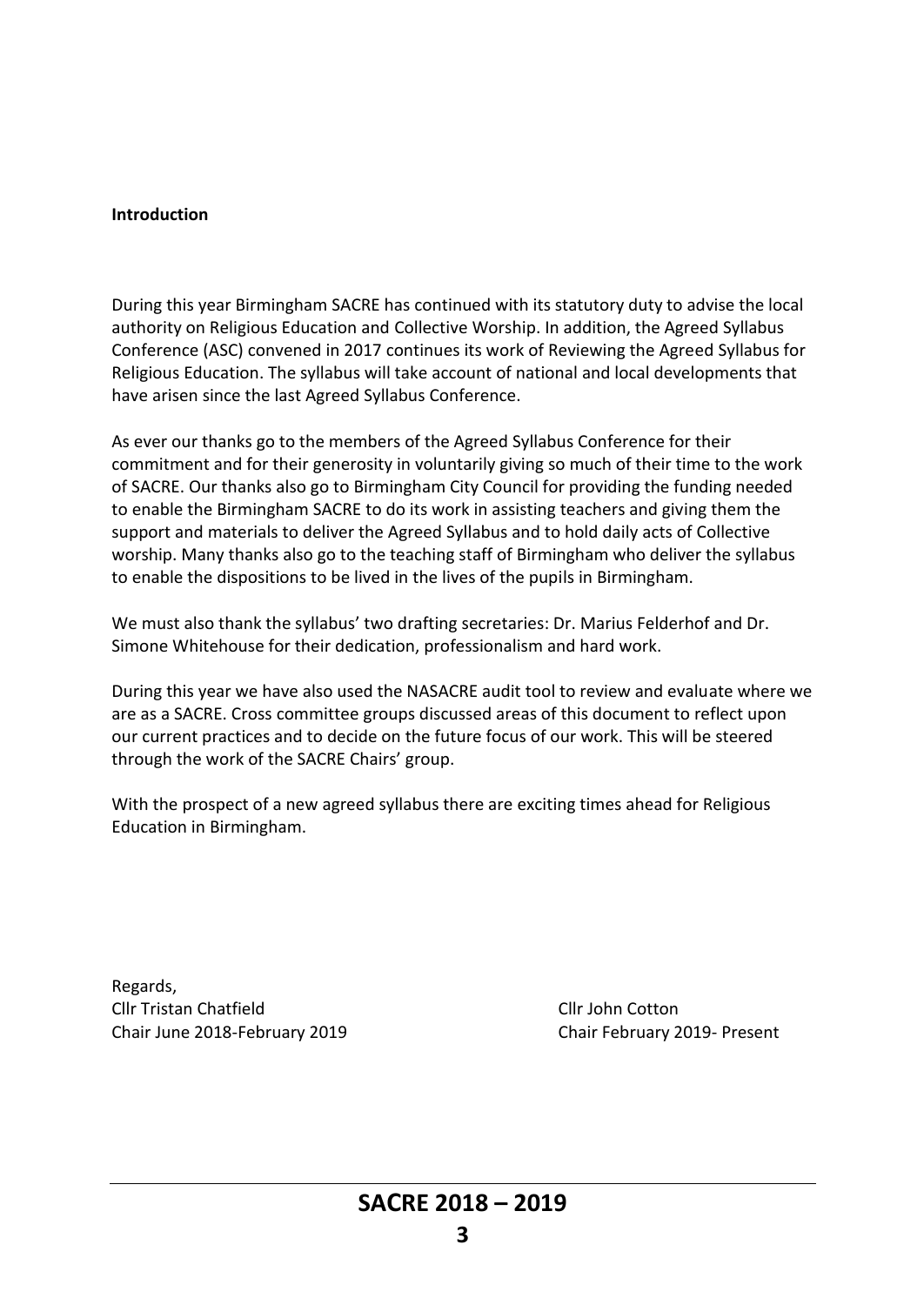## **Full SACRE meetings during 2018-2019**

- 17<sup>th</sup> September 2018 Agreed Syllabus Conference and SACRE
- 29<sup>th</sup> November 2018 Agreed Syllabus Conference
- 14<sup>th</sup> February 2019 SACRE
- $\bullet$  1<sup>st</sup> July 2019 SACRE

The practice was continued of alternating SACRE meetings between afternoons and evenings on Tuesdays, Wednesdays and Thursdays to accommodate the attendance of as many members as possible.

For SACRE membership (see appendix)

## **Officers**

The following people have had a function with regard to SACRE:

Simone Whitehouse, *RE Adviser, Services for Education* 

Natasha Lawson-Hollingsworth *Clerk, administration and finance, Services for Education*

All other officers attend at the invitation of SACRE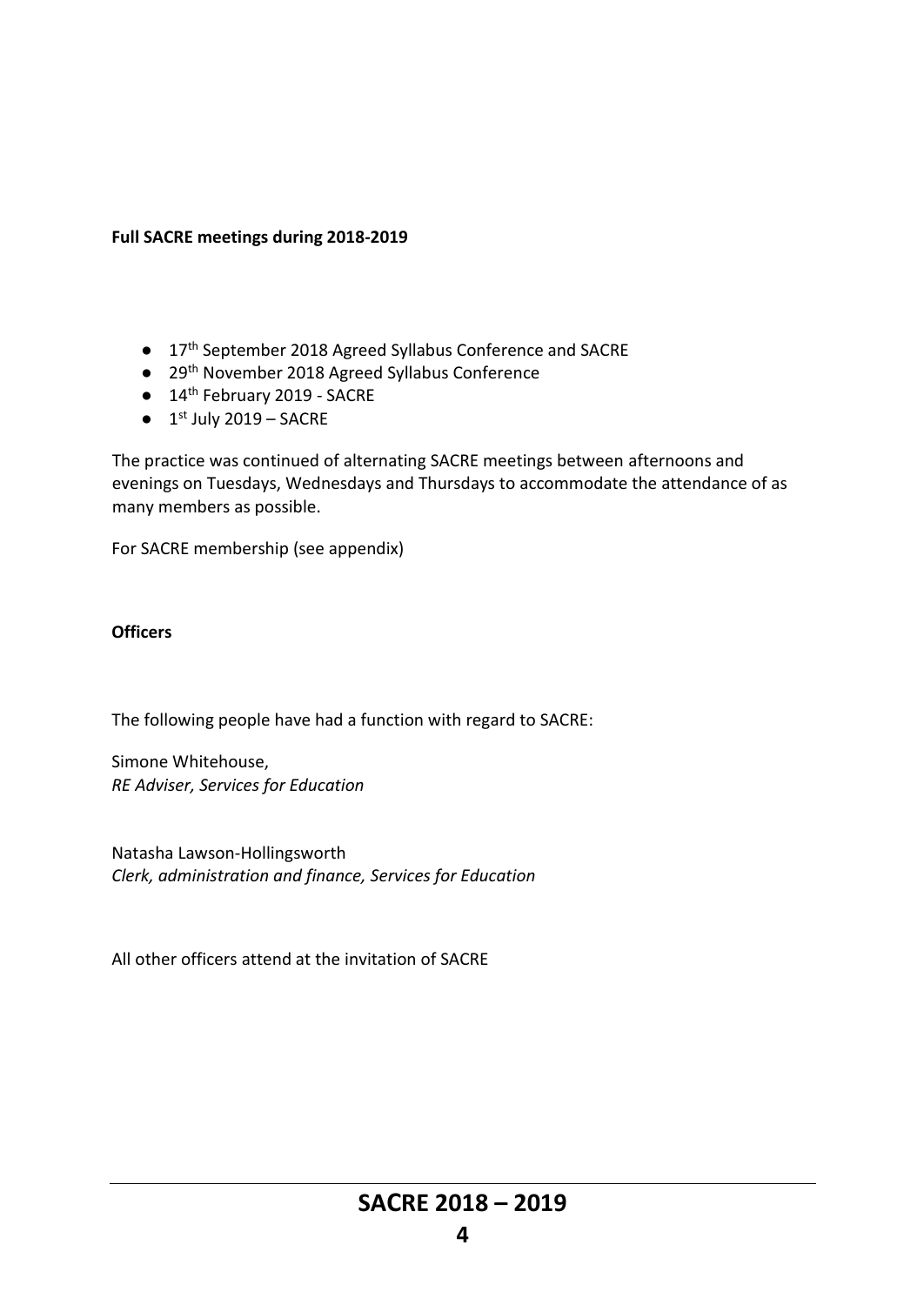## **The statutory role and responsibilities of SACRE:**

• To advise the Local Authority (LA) upon such matters connected with religious worship in community schools as the authority may refer to the council or as the council may see fit.

• To advise the LA upon such matters connected with religious education to be given in accordance with the agreed syllabus in community schools as the authority may refer to the council or as the council may see fit.

• To consider applications made by a head teacher for a determination which lifts the requirement for collective worship to be wholly or mainly of a broadly Christian character for some or all of the pupils at the school.

• To publish an Annual Report.

• To consider whether or not to require a review of the agreed syllabus currently adopted by the LA and to require a Statutory Conference to be called into being to review the agreed syllabus.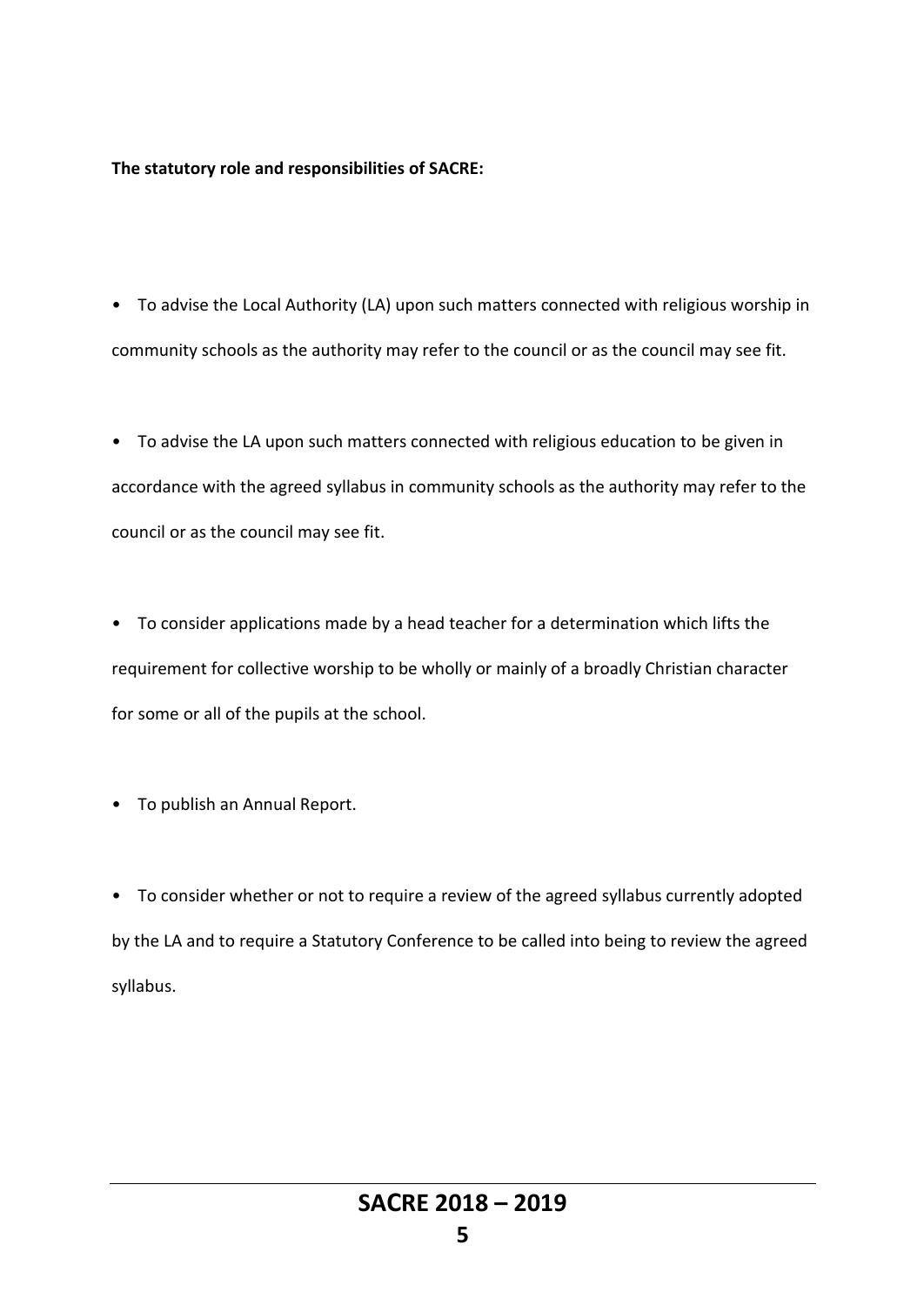# **Developments**

## **1. Enabling Resources Context:**

a. The website [www.faithmakesadifference.co.uk](http://www.faithmakesadifference.co.uk/) was further developed as a teaching tool in a number of ways: information, news and interactivity.

b. Videos of lessons at the different key stages were added to show teachers how the learning materials could be used effectively in a classroom setting.

# **2.Protecting and Embedding the Syllabus in the Community:**

a. We adopted a systematic approach to Academies to encourage them to continue to use the Syllabus if they left local authority control

b. Similarly we were pleased to note that Free Schools set up in Birmingham also adopted the Syllabus even though not legally obliged to do so.

# **3.Future Action**

Extending the use of the material developed for the Syllabus into daily Collective Worship in schools to make it more meaningful and spiritually uplifting than the conventional format.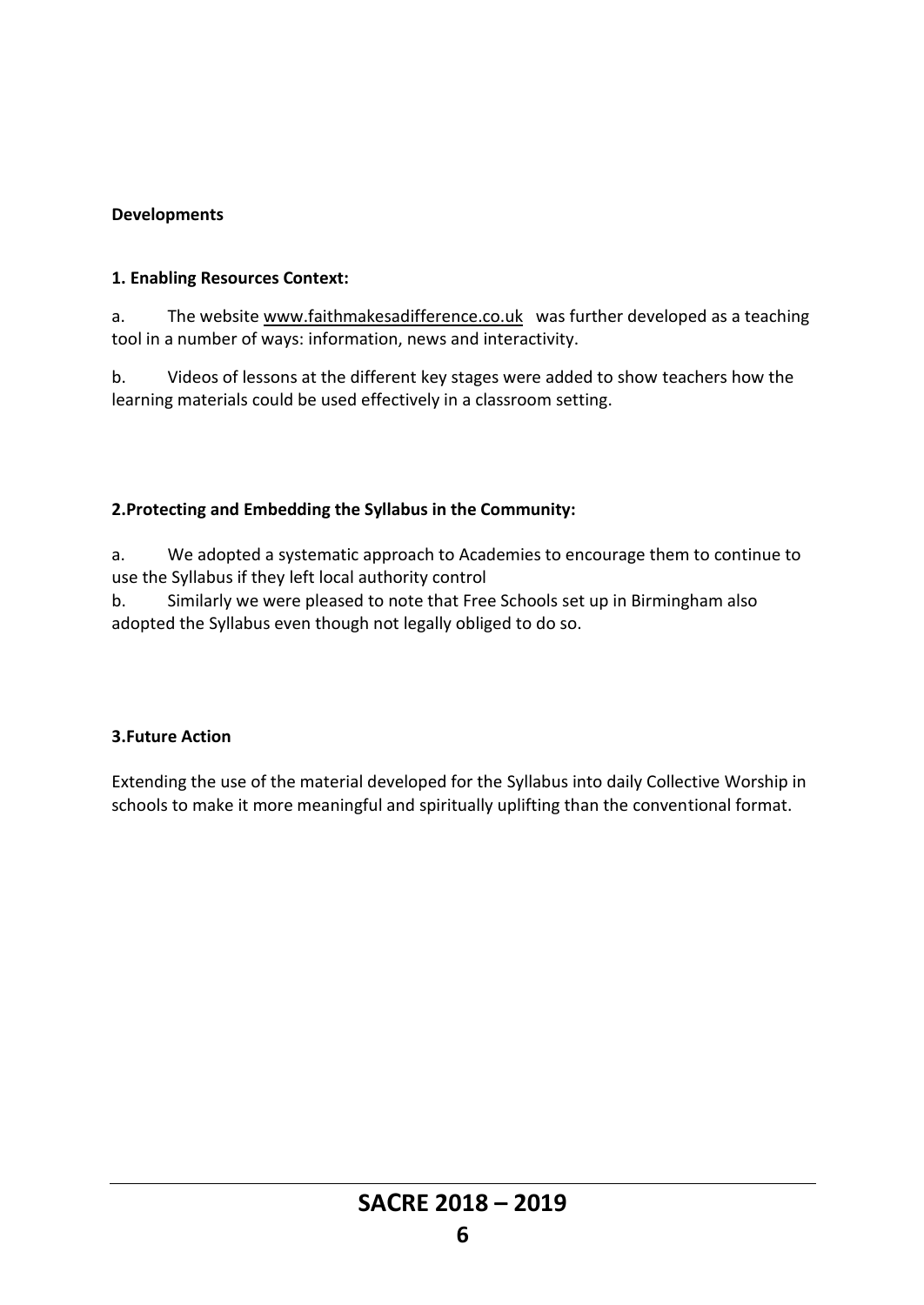#### **Matters Concerning Religious Adherence**

SACRE produced guidance regarding religious adherence a few years ago. Since then a SACRE group has been working to update this document to address the guidance concerning leave of absence for family religious adherence. The guidance highlights that religious ceremonies may or may not form part of a religious festival. That some festivals or ceremonies may require observance on the day, others during that evening, whilst others can be celebrated at the nearest weekend. The guidance also stresses that this may be different for different branches in the same religion, so it is important to ask the family involved. Where necessary this may involve getting in touch with the parents' religious body. In addition to the previous guidance, SACRE in line with the Local Authority, strongly advises that schools avoid 100% attendance award schemes since this has the potential to discriminate against children on religious grounds. SACRE also reinforces that there should be an expectation that pupils will catch up from any work missed during days taken for religious adherence. Religious groups have also updated their days of religious adherence which are required unavoidably. For the updated guidance follow the link:



#### **https://www.faithmakesadifference.co.uk/faqs**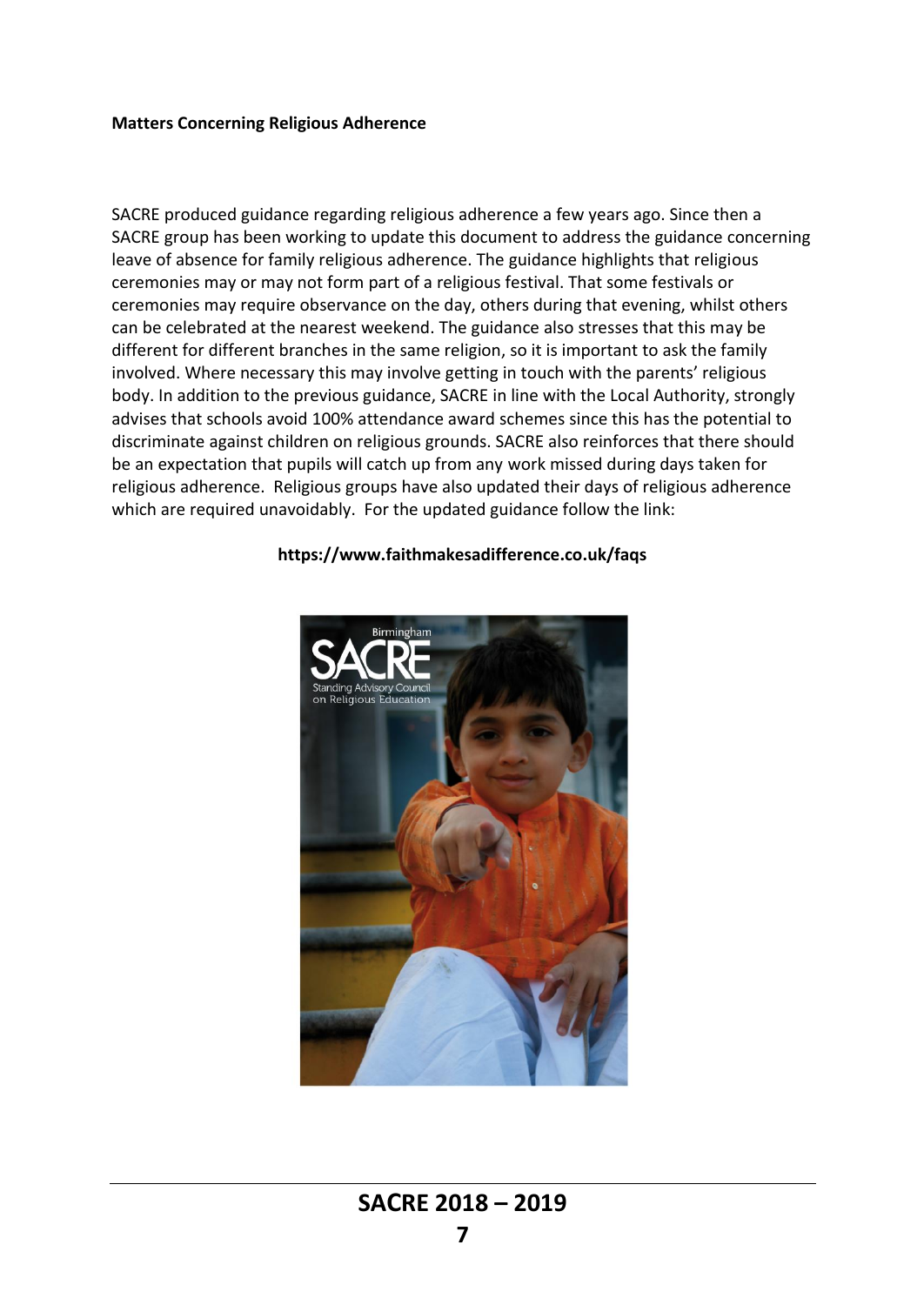#### **Exam Results**



A Level results A\* - C 2018



**SACRE 2018 – 2019**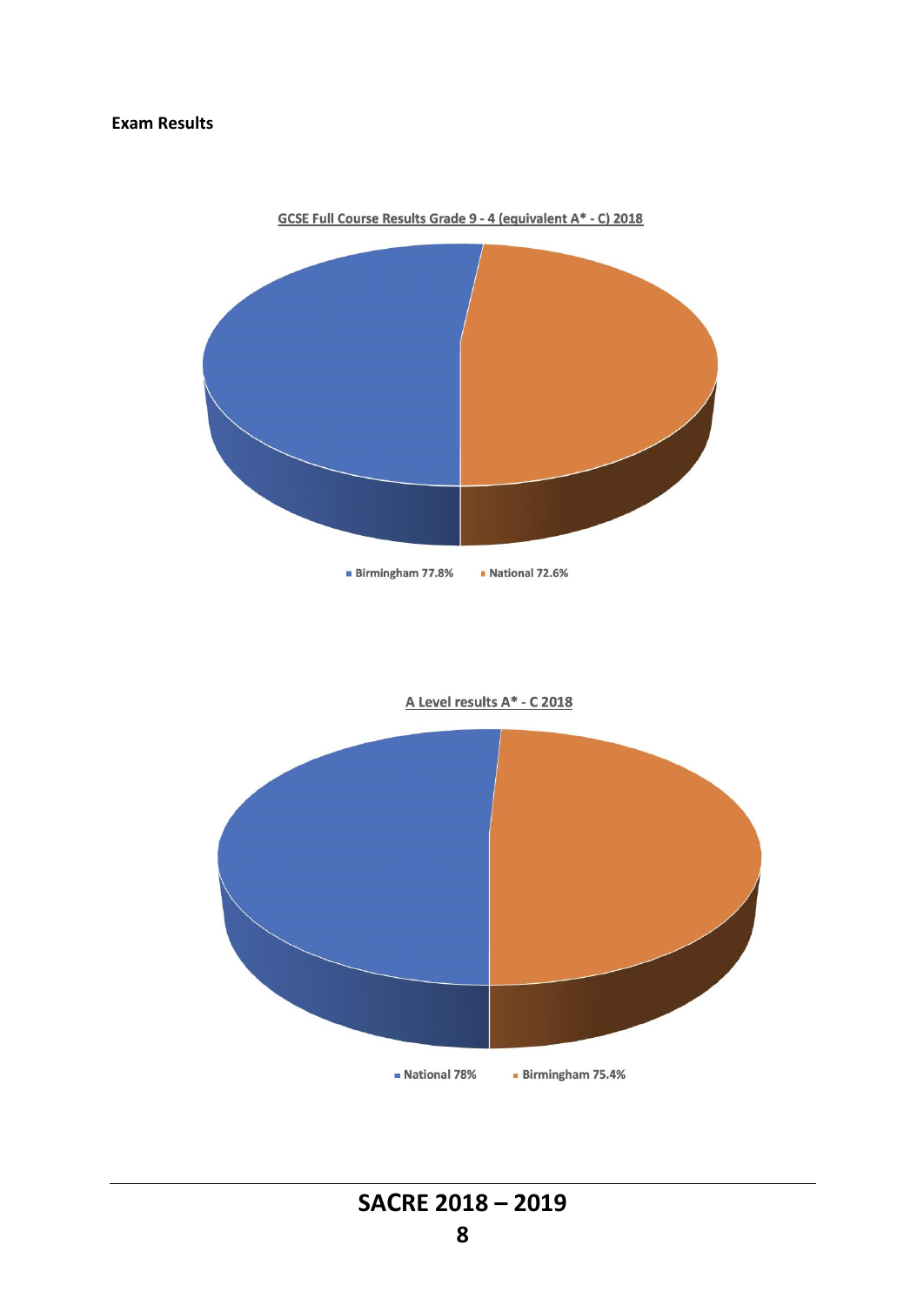# **Resources Supporting Religious Education and Collective Worship**

To enhance the implementation of the Agreed Syllabus, and working with Vyka, SACRE has commissioned a series of resources to support the syllabus.



These include "*Faith makes a difference*" which provides over four hours of material which takes a unique look at faith through the 24 dispositions.





These are suitable for primary and secondary phases of education.

More recently, this has been augmented by "*Learning from Faith: Early Years*".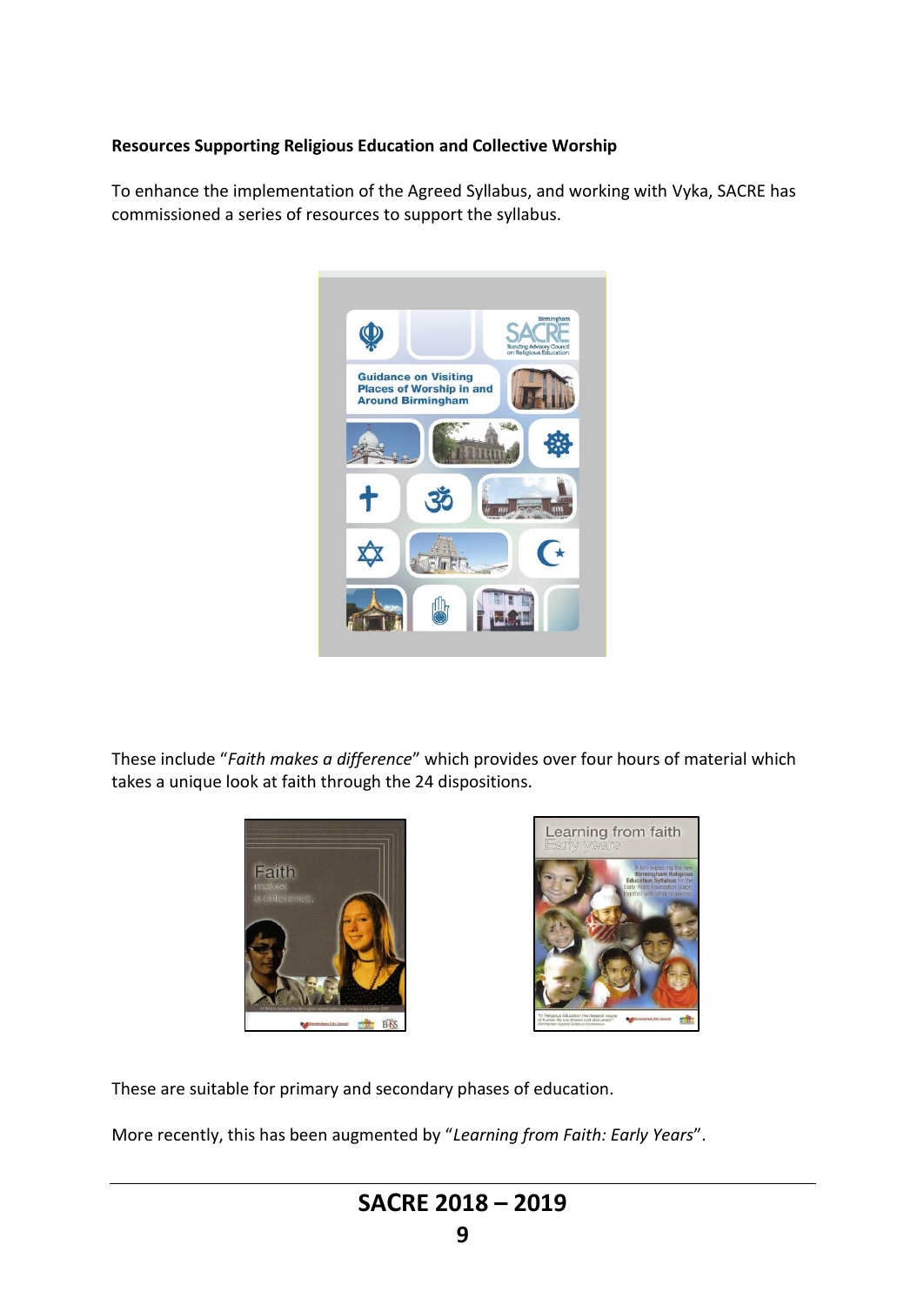It introduces the aims and shows how the new RE syllabus can be built into everyday practice in the Early Years phase of education.

Whilst RE is not statutory in the Early Years Foundation Stage, the film demonstrates how practitioners and leaders find the syllabus useful in planning their activities.

## **Ownership by Parents and Faith Communities**

"Religious Education in Birmingham" provides a series of films in which faith communities and parents endorse the Agreed Syllabus. *"What I like about the new Syllabus is that it takes children's spirituality seriously.*"- **Bishop David Urquhart, Bishop of Birmingham**



## **Singing Connections**

Collective Worship resource developed with colleagues from the Music Service

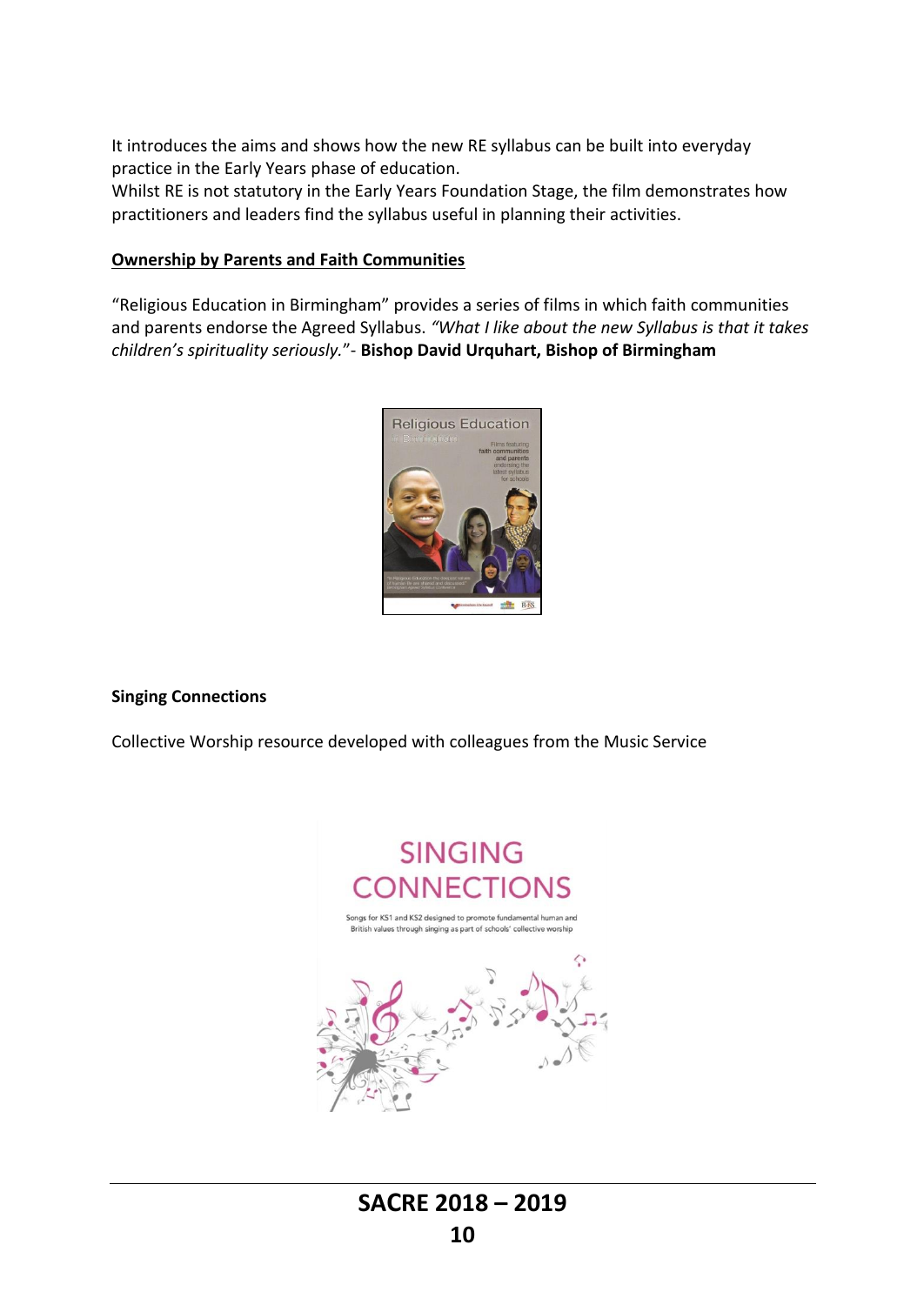## **Determinations for Collective Worship**

The 1988 Education Reform Act (ERA) states that "the majority of Acts of Collective Worship must be wholly or mainly of a Christian character. They should reflect the broad traditions of Christian belief without being distinctive of any particular Christian denomination".

However, it recognises that, although the spiritual traditions of the country are Christian, in some schools the spiritual/cultural make-up includes significant numbers of pupils of many faith traditions.

In these schools an application can be made to SACRE for a Determination which lifts the requirement that the majority acts of collective worship should be "wholly or mainly of a Christian character".

| <b>School</b>                          | <b>Date determination</b><br><b>Granted by SACRE</b> | Date of Expiry/<br>Renewal |
|----------------------------------------|------------------------------------------------------|----------------------------|
| <b>Adderley Primary School</b>         | <b>April 2015</b>                                    | April 2020                 |
| Arden Primary School                   | September 2014                                       | September 2019             |
| <b>Birchfield Community School</b>     | September 2015                                       | September 2020             |
| <b>Canterbury Cross Primary School</b> | September 2015                                       | September 2020             |
| Kings Heath Primary School             | September 2016                                       | September 2021             |
| Ladypool Primary School                | September 2019                                       | September 2024             |
| Marlborough Infant School              | September 2015                                       | September 2020             |
| Wilkes Green Junior School             | September 2015                                       | September 2020             |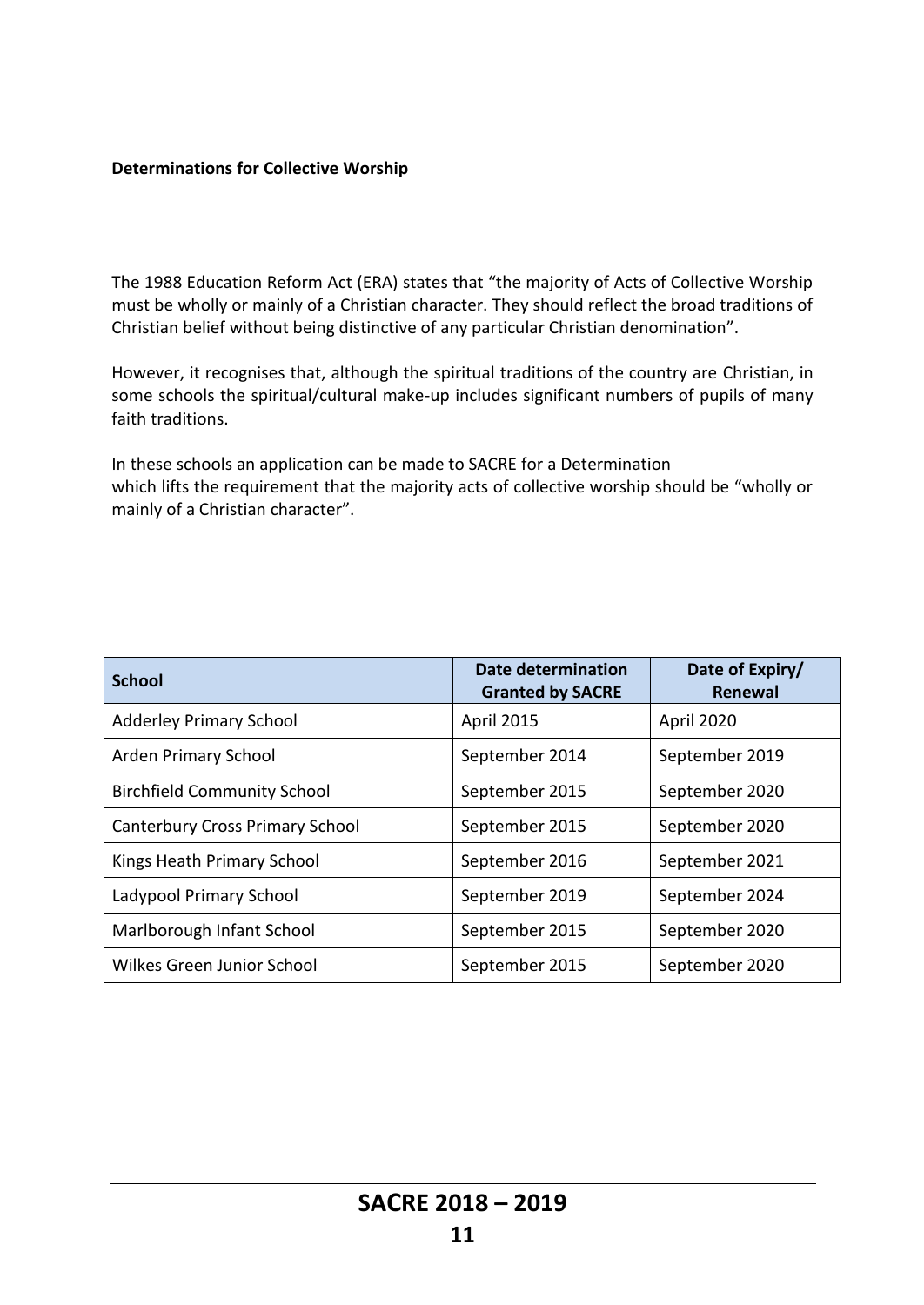# **SACRE Membership Appointments From 2018**

| <b>COMMITTEE A</b>                                                     |                                 |  |
|------------------------------------------------------------------------|---------------------------------|--|
| <b>NOMINATING BODIES</b>                                               | <b>NOMINATED REPRESENTATIVE</b> |  |
| <b>Ahmadiyya Muslim Association</b>                                    | Waqar Ahmedi                    |  |
| <b>Baptist Churches</b>                                                | Revd Siôr Coleman               |  |
| <b>Buddhist Community</b>                                              |                                 |  |
| The New Jerusalem Church                                               | <b>Bishop Melvin Brooks</b>     |  |
| <b>Duke Street Chapel</b>                                              | Janet Hopton                    |  |
| <b>Fellowship of Independent</b><br><b>Evangelical Churches (FIEC)</b> | Sue Fearon                      |  |
|                                                                        | Kuldip Singh Ubhi               |  |
| <b>Hindu Community</b>                                                 | Jay Jina                        |  |
|                                                                        | <b>Tarang Shelat</b>            |  |
| <b>Jewish Community</b>                                                | Rabbi Shmuel Arkush             |  |
| <b>Methodist Church</b>                                                | <b>Keith Dennis</b>             |  |
|                                                                        | Gulamraza Datoo                 |  |
|                                                                        | Zahida Hussain                  |  |
|                                                                        | Elaine Ashraf                   |  |
| <b>Muslim Community</b>                                                | Sara Visram                     |  |
|                                                                        | Shamin Akhtar                   |  |
|                                                                        | <b>Shamsul Arifeen</b>          |  |
|                                                                        | Sheikh Nuru Mohammed            |  |
| <b>Orthodox Church</b>                                                 |                                 |  |
| <b>Roman Catholic Church</b>                                           | Peter Conley                    |  |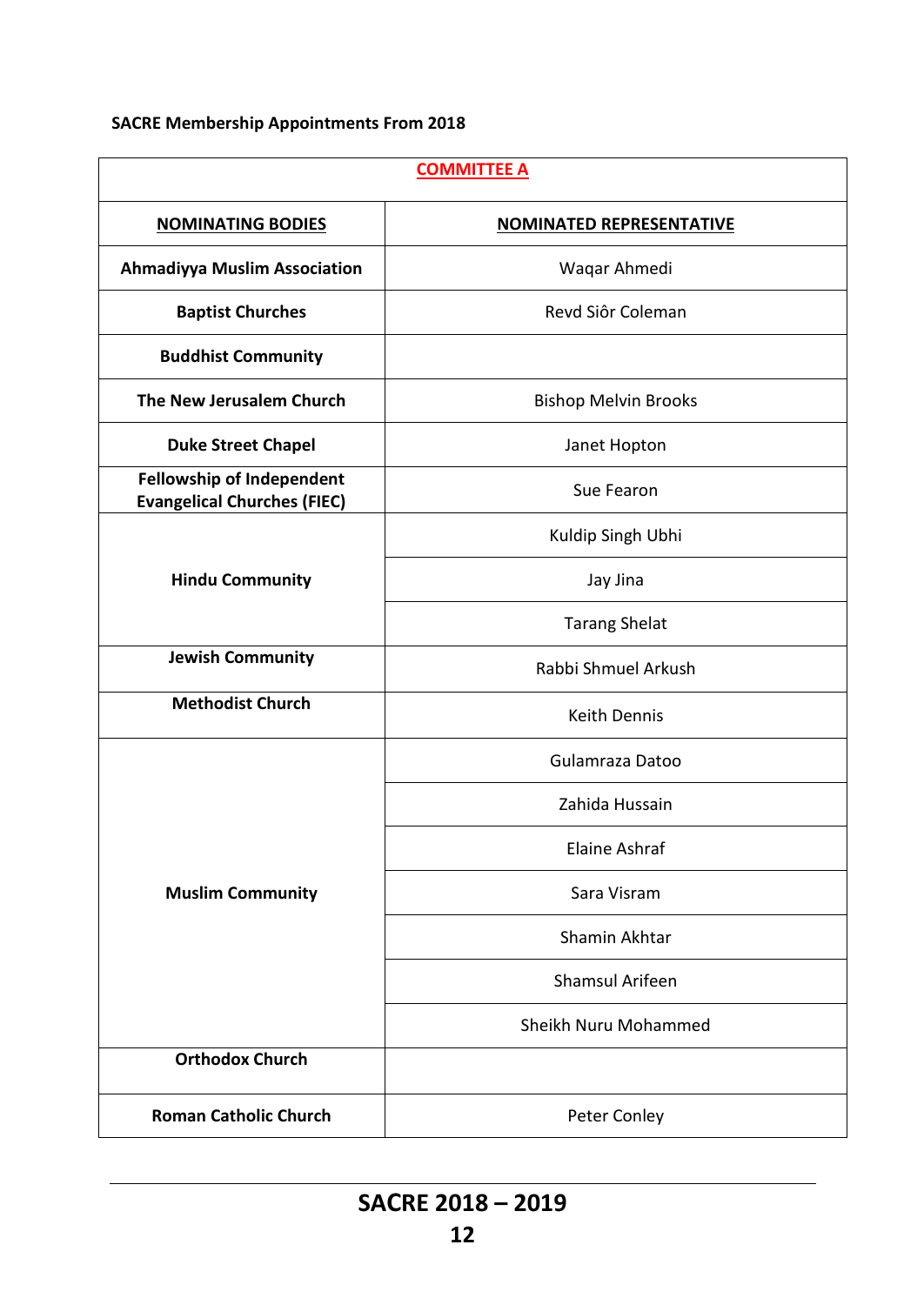|                               | <b>Bill Ozanne</b>        |
|-------------------------------|---------------------------|
| <b>Sikh Community</b>         | Gopinder Kaur             |
| <b>United Reformed Church</b> | Revd. Dr Marius Felderhof |

| <b>COMMITTEE B</b>       |                          |  |
|--------------------------|--------------------------|--|
| <b>NOMINATING BODIES</b> | NOMINATED REPRESENTATIVE |  |
| The Church of England    | Dr Rachel Jepson         |  |
|                          | Patricia Williams        |  |
|                          | Jill Stolberg            |  |
|                          | Jill Appleton            |  |
|                          | Canon Dr. Andrew Smith   |  |
|                          | Evelyn Murphy            |  |

| <b>COMMITTEE C</b>       |                                 |  |
|--------------------------|---------------------------------|--|
| <b>NOMINATING BODIES</b> | <b>NOMINATED REPRESENTATIVE</b> |  |
| <b>ATL</b>               | Andrew Hopton                   |  |
| <b>NAHT</b>              | Sarah Hewitt-Clarkson           |  |
| <b>NASUWT</b>            | Alan Jones                      |  |
|                          | Clare Kelly                     |  |
|                          | Jo Weir                         |  |
| <b>NEU</b>               | Samantha Dawson-Smith           |  |
| <b>ASCL</b>              | Ronald Skelton                  |  |
| <b>Voice</b>             | Jane Hetherington               |  |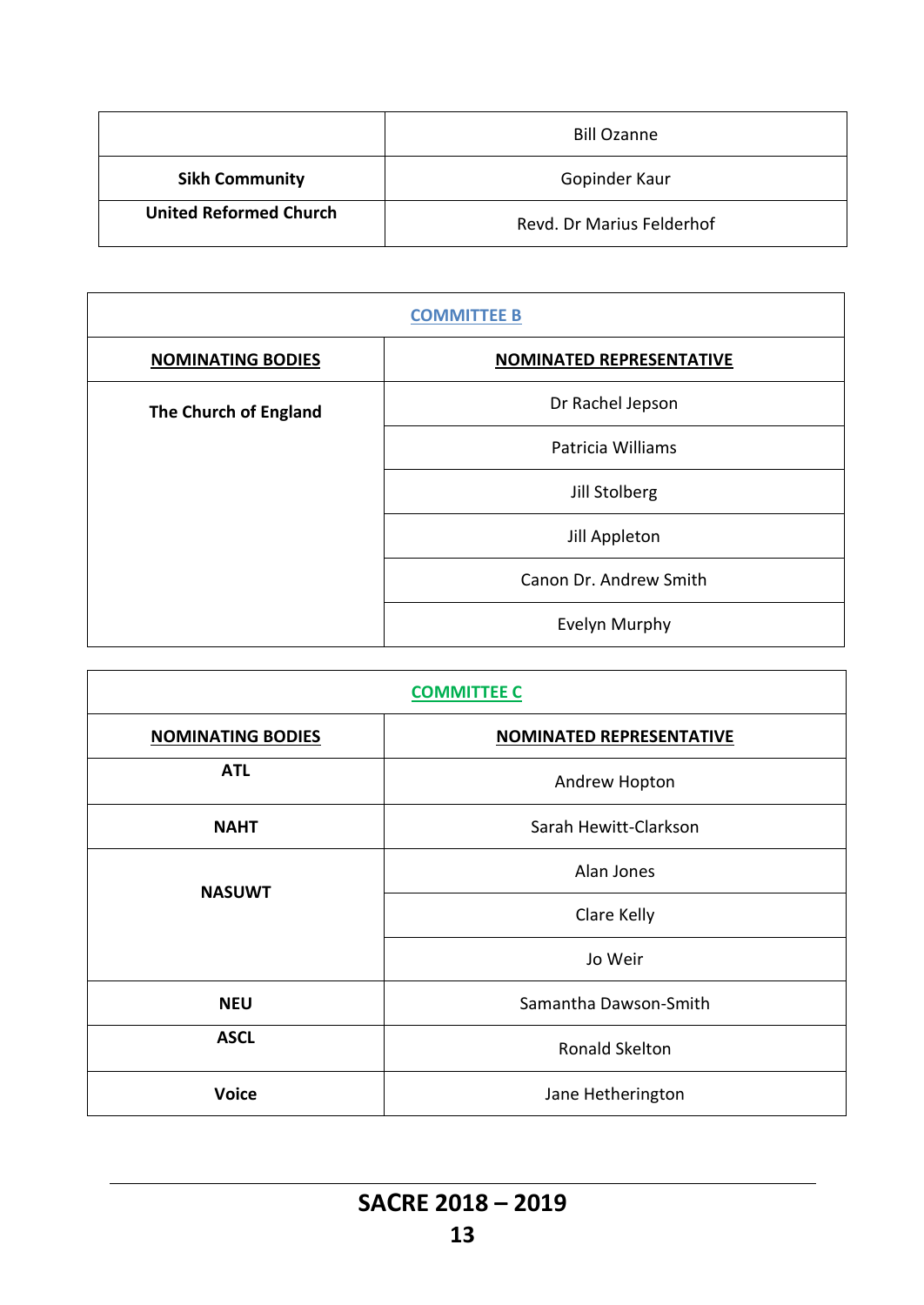| <b>COMMITTEE D</b>                     |                                 |  |
|----------------------------------------|---------------------------------|--|
| <b>NOMINATING BODIES</b>               | <b>NOMINATED REPRESENTATIVE</b> |  |
|                                        | Guy Hordern                     |  |
|                                        | <b>Olly Armstrong</b>           |  |
|                                        | Chauhdry Rashid                 |  |
|                                        | Debbie Clancy                   |  |
| <b>The Local Authority</b>             | <b>Gurdial Singh Atwal</b>      |  |
|                                        | Sybil Spence                    |  |
|                                        | John Cotton                     |  |
|                                        | <b>Blair Kessler</b>            |  |
|                                        | <b>Tristan Chatfield</b>        |  |
| <b>CO-OPTED</b>                        |                                 |  |
| <b>NOMINATING BODIES</b>               | <b>NOMINATED REPRESENTATIVE</b> |  |
| <b>Rastafarian Community</b>           | Jennifer Moses                  |  |
| <b>Jewish Community</b>                | Paul Rostern-Smart              |  |
| <b>Church of the Latter Day Saints</b> | David Cook                      |  |
| <b>Jain Community</b>                  | Arvinder Jain                   |  |
| <b>Humanist Association</b>            | -                               |  |
| <b>Higher Education</b>                | Lisa Goddard                    |  |